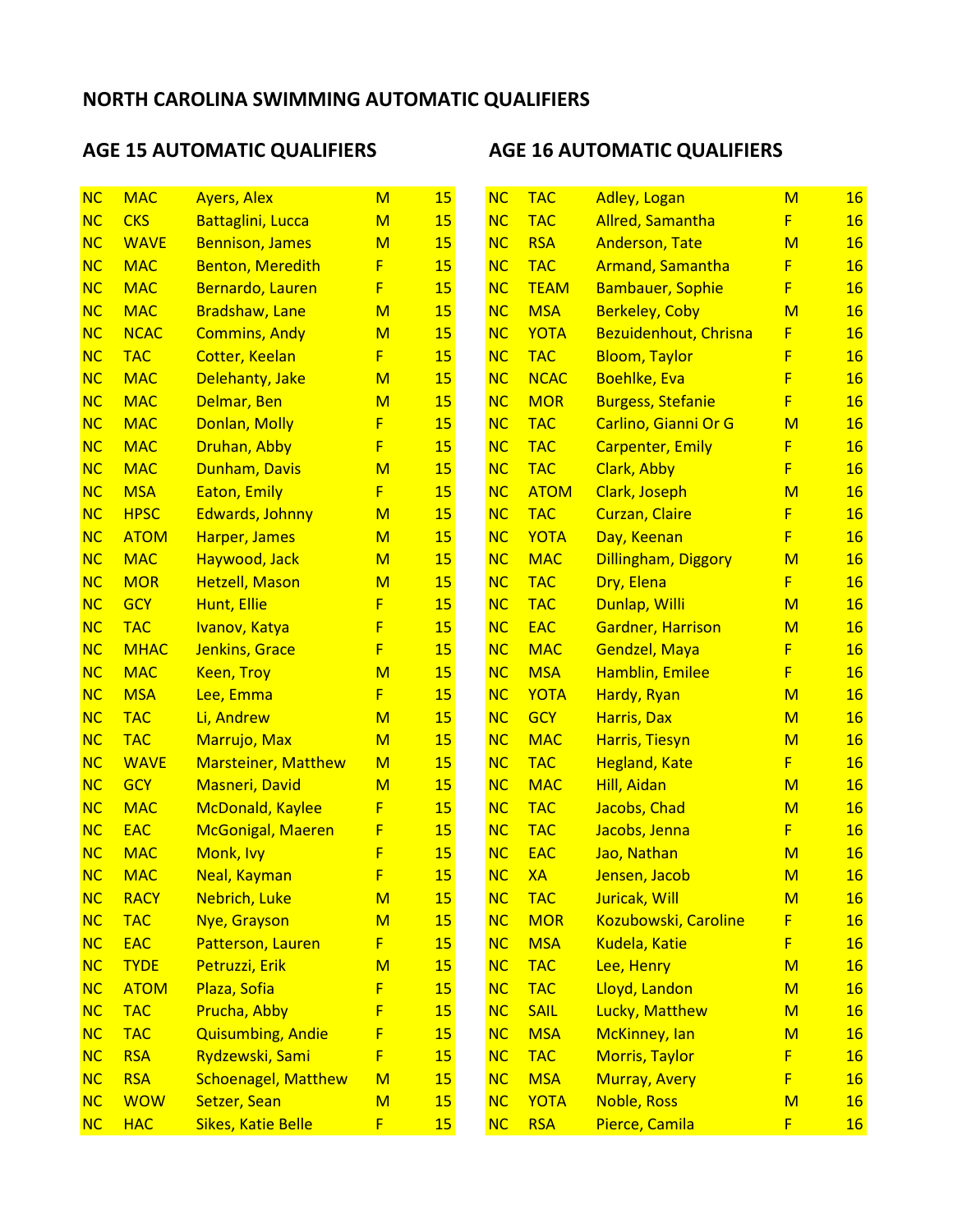| <b>NC</b> | <b>MAC</b>  | Sleime, Leyla          | F | 15 |
|-----------|-------------|------------------------|---|----|
| NC        | <b>EVO</b>  | Solvason, Anna         | F | 15 |
| <b>NC</b> | <b>MSA</b>  | <b>Spinner, Wiley</b>  | м | 15 |
| NC        | <b>MOR</b>  | Ssengonzi, Rachel      | F | 15 |
| <b>NC</b> | <b>SGSA</b> | <b>Teague, Helena</b>  | F | 15 |
| NC        | <b>MAC</b>  | <b>Thome, Paige</b>    | F | 15 |
| <b>NC</b> | <b>TAC</b>  | <b>Thompson, Will</b>  | м | 15 |
| NC        | <b>MAC</b>  | <b>Vannote, Carly</b>  | F | 15 |
| NC        | <b>RSA</b>  | <b>Walker, Brasen</b>  | м | 15 |
| <b>NC</b> | <b>TAC</b>  | Welsh, Lily            | F | 15 |
| NC        | <b>WAVE</b> | <b>White, Marisa</b>   | F | 15 |
| <b>NC</b> | <b>TAC</b>  | <b>Wiggins, Gus</b>    | м | 15 |
| <b>NC</b> | <b>MAC</b>  | <b>Wimberly, Jacob</b> | м | 15 |
| <b>NC</b> | <b>NCAC</b> | <b>Wolk, Audrey</b>    | F | 15 |

# AGE 15 AUTOMATIC QUALIFIERS AGE 16 AUTOMATIC QUALIFIERS

| NC | <b>MAC</b>  | Sleime, Leyla          | F            | 15        | NC        | <b>MAC</b>  | Rainey, Grace             | F            | <b>16</b> |
|----|-------------|------------------------|--------------|-----------|-----------|-------------|---------------------------|--------------|-----------|
| NC | <b>EVO</b>  | Solvason, Anna         | F            | 15        | NC        | <b>MAC</b>  | <b>Sanders, Sydney</b>    | F            | <b>16</b> |
| NC | <b>MSA</b>  | <b>Spinner, Wiley</b>  | $\mathsf{M}$ | <b>15</b> | NC        | <b>MOR</b>  | <b>Scott, Mason</b>       | $\mathsf{M}$ | <b>16</b> |
| NC | <b>MOR</b>  | Ssengonzi, Rachel      | F            | <b>15</b> | <b>NC</b> | <b>MOR</b>  | <b>Smith, Sydney</b>      | F            | <b>16</b> |
| NC | <b>SGSA</b> | Teague, Helena         | F            | <b>15</b> | <b>NC</b> | <b>SAIL</b> | Spokas, Tj                | $\mathsf{M}$ | <b>16</b> |
| NC | <b>MAC</b>  | <b>Thome, Paige</b>    | F            | <b>15</b> | NC        | <b>TAC</b>  | Stockey, Jayden           | M            | <b>16</b> |
| NC | <b>TAC</b>  | <b>Thompson, Will</b>  | M            | <b>15</b> | NC        | <b>MAC</b>  | <b>Stolberg, Emma</b>     | F            | <b>16</b> |
| NC | <b>MAC</b>  | <b>Vannote, Carly</b>  | F            | 15        | NC        | <b>YOTA</b> | <b>Stoner, Reese</b>      | $\mathsf{M}$ | <b>16</b> |
| NC | <b>RSA</b>  | <b>Walker, Brasen</b>  | M            | <b>15</b> | NC        | <b>YOTA</b> | <b>Taylor, John Reese</b> | $\mathsf{M}$ | <b>16</b> |
| NC | <b>TAC</b>  | Welsh, Lily            | F            | 15        | NC        | <b>MAC</b>  | <b>Thornhill, Kwame</b>   | M            | <b>16</b> |
| NC | <b>WAVE</b> | <b>White, Marisa</b>   | F            | <b>15</b> | <b>NC</b> | <b>BAQ</b>  | <b>Valliere, Tucker</b>   | M            | <b>16</b> |
| NC | <b>TAC</b>  | <b>Wiggins, Gus</b>    | M            | <b>15</b> | NC        | <b>MOR</b>  | <b>Walker, Wells</b>      | M            | <b>16</b> |
| NC | <b>MAC</b>  | <b>Wimberly, Jacob</b> | $\mathsf{M}$ | <b>15</b> | NC        | <b>TAC</b>  | <b>Wang, Oliver</b>       | M            | <b>16</b> |
| NC | <b>NCAC</b> | <b>Wolk, Audrey</b>    | F            | 15        | NC        | <b>TAC</b>  | <b>Whelehan, Colin</b>    | M            | <b>16</b> |
|    |             |                        |              |           | NC        | <b>MAC</b>  | <b>White, Eliana</b>      | F            | <b>16</b> |
|    |             |                        |              |           | NC        | <b>LTNC</b> | <b>Wilhelm, Kiley</b>     | F            | <b>16</b> |
|    |             |                        |              |           | NC        | <b>TAC</b>  | <b>Williams, Keith</b>    | M            | <b>16</b> |
|    |             |                        |              |           | NC        | <b>MAC</b>  | <b>Wozny, Makenna</b>     | F            | <b>16</b> |
|    |             |                        |              |           | NC        | <b>NCAC</b> | Xu, Ayden                 | M            | <b>16</b> |
|    |             |                        |              |           | NC        | <b>TAC</b>  | Yoo, Olivia               | F            | 16        |
|    |             |                        |              |           |           |             |                           |              |           |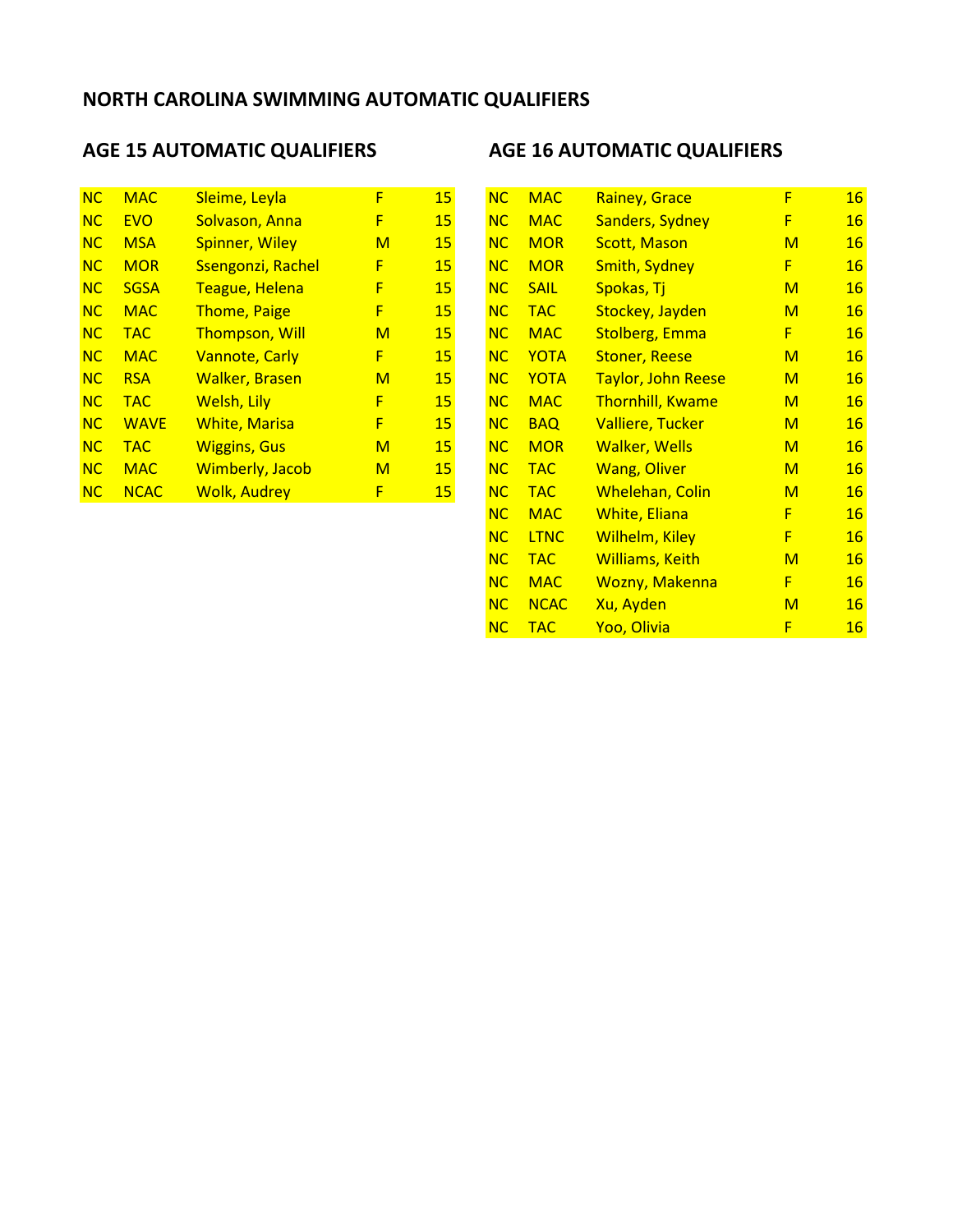# AGE 17 AUTOMATIC QUALIFIERS AGE 18 AUTOMATIC QUALIFIERS

| <b>NC</b> | <b>MAC</b>  | Abaqueta, Cam               | $\mathsf{M}$ | 17 | NC        | <b>WAVE</b> | <b>Adams, Jennifer</b>      | F | <b>18</b> |
|-----------|-------------|-----------------------------|--------------|----|-----------|-------------|-----------------------------|---|-----------|
| NC        | <b>TYDE</b> | <b>Alexander, Reece</b>     | F.           | 17 | <b>NC</b> | <b>NCAC</b> | Baker, Jay                  | M | <b>18</b> |
| <b>NC</b> | <b>MOR</b>  | <b>Bacon, Tate</b>          | M            | 17 | <b>NC</b> | <b>MSA</b>  | <b>Boone, Garrett</b>       | M | <b>18</b> |
| <b>NC</b> | <b>CCA</b>  | <b>Barker, Will</b>         | M            | 17 | <b>NC</b> | <b>MOR</b>  | <b>Boulware, Sophie</b>     | F | <b>18</b> |
| NC        | <b>NCAC</b> | <b>Bilden, Lindy</b>        | F            | 17 | <b>NC</b> | <b>NCAC</b> | <b>Bretzmann, Peter</b>     | M | 18        |
| NC        | <b>MOR</b>  | <b>Campbell, Emily</b>      | F            | 17 | NC        | <b>MAC</b>  | <b>Brown, Emily</b>         | F | <b>18</b> |
| <b>NC</b> | <b>MOR</b>  | Ciancanelli, Makayla        | F            | 17 | <b>NC</b> | <b>TAC</b>  | <b>Carson, Katie</b>        | F | 18        |
| <b>NC</b> | <b>TAC</b>  | <b>Cotter, Michael</b>      | M            | 17 | NC        | YOTA        | <b>Carson, Megan</b>        | F | <b>18</b> |
| <b>NC</b> | <b>TYDE</b> | Cottingham, Brianna         | F            | 17 | <b>NC</b> | <b>MAC</b>  | <b>Connery, Tim</b>         | M | <b>18</b> |
| NC        | <b>SGSA</b> | <b>Covington, Sadie</b>     | F            | 17 | <b>NC</b> | <b>TAC</b>  | <b>Cunningham, Victoria</b> | F | <b>18</b> |
| <b>NC</b> | <b>MAC</b>  | Dona, Hanani                | F            | 17 | <b>NC</b> | <b>MAC</b>  | Das, Avijit                 | M | <b>18</b> |
| NC        | <b>RSA</b>  | <b>Drake, Patrick</b>       | M            | 17 | <b>NC</b> | <b>CKS</b>  | Davis, Collin               | M | 18        |
| <b>NC</b> | <b>MOR</b>  | Duracinsky, Jacob           | M            | 17 | NC        | <b>MAC</b>  | Davis, Laura                | F | <b>18</b> |
| NC        | <b>TAC</b>  | Exum, Russell               | M            | 17 | <b>NC</b> | <b>MAC</b>  | Dorsel, Andy                | M | <b>18</b> |
| NC        | <b>MAC</b>  | <b>Freeman, Spencer</b>     | M            | 17 | NC        | <b>MAC</b>  | Eaker, Summer               | F | <b>18</b> |
| <b>NC</b> | <b>TAC</b>  | <b>Greeley, David</b>       | M            | 17 | <b>NC</b> | <b>FAST</b> | Fadely, Jennah              | F | <b>18</b> |
| NC        | <b>WOW</b>  | Grill, Jenna                | F            | 17 | <b>NC</b> | <b>MSA</b>  | Flynn, Lindsay              | F | <b>18</b> |
| <b>NC</b> | <b>ATOM</b> | <b>Guenther, Jack</b>       | M            | 17 | NC        | <b>WAVE</b> | Fortner, Luke               | M | <b>18</b> |
| NC        | <b>MSA</b>  | Hamblin, Kaylee             | F            | 17 | <b>NC</b> | <b>MAC</b>  | <b>Frye, Tommy</b>          | M | <b>18</b> |
| NC        | <b>ECA</b>  | <b>Hastings, Emma</b>       | F            | 17 | NC        | <b>WAVE</b> | Fu, Jiayu                   | F | <b>18</b> |
| NC        | <b>TAC</b>  | Haughey, Braeden            | M            | 17 | NC        | <b>YOTA</b> | Gleason, Declan             | M | <b>18</b> |
| <b>NC</b> | <b>MAC</b>  | <b>Hefner, Caitlin</b>      | F            | 17 | <b>NC</b> | <b>WAVE</b> | <b>Gschwind, Olivia</b>     | F | <b>18</b> |
| <b>NC</b> | <b>YOTA</b> | <b>Hicks, Hailey</b>        | F.           | 17 | <b>NC</b> | <b>MAC</b>  | Hanley, Amaya               | F | <b>18</b> |
| NC        | <b>TAC</b>  | <b>Hook, Charlotte</b>      | F            | 17 | <b>NC</b> | <b>TAC</b>  | <b>Hughes, Connor</b>       | M | 18        |
| <b>NC</b> | <b>NCAC</b> | Hoover, Sam                 | M            | 17 | <b>NC</b> | <b>TAC</b>  | Kapeller, Abby              | F | <b>18</b> |
| <b>NC</b> | <b>MAC</b>  | Horn, Caitlin               | F            | 17 | <b>NC</b> | <b>SGSA</b> | <b>Keaney, Reilly</b>       | M | <b>18</b> |
| <b>NC</b> | <b>MOR</b>  | <b>Hughes, Ashley</b>       | F            | 17 | NC        | <b>EAC</b>  | <b>Keener, Kip</b>          | M | <b>18</b> |
| <b>NC</b> | <b>TYDE</b> | <b>Insixiengmay, Steven</b> | M            | 17 | <b>NC</b> | <b>MAC</b>  | Kim, Stephen                | M | <b>18</b> |
| <b>NC</b> | <b>MSA</b>  | Ivan, Teresa                | F            | 17 | <b>NC</b> | <b>TYDE</b> | Klosterman, Carstyn         | F | <b>18</b> |
| <b>NC</b> | <b>ECA</b>  | Jones, Charlie              | M            | 17 | <b>NC</b> | <b>TAC</b>  | <b>Kreidl, Max</b>          | M | <b>18</b> |
| <b>NC</b> | <b>MSA</b>  | <b>Knorr, Emily</b>         | F            | 17 | <b>NC</b> | <b>ATOM</b> | Lockhart, Austin            | M | <b>18</b> |
| NC        | <b>MSA</b>  | <b>Knorr, Katie</b>         | F            | 17 | NC        | <b>ATOM</b> | <b>McCreery, Coleman</b>    | M | <b>18</b> |
| NC        | <b>RSA</b>  | Kondratick, Morgan          | F            | 17 | NC        | <b>TAC</b>  | Morgan, Sydney              | F | <b>18</b> |
| NC        | <b>CAT</b>  | Kosik, Ede                  | F            | 17 | NC        | <b>WOW</b>  | Parker, Will                | M | <b>18</b> |
| <b>NC</b> | <b>MAC</b>  | <b>Kroll, Matthew</b>       | M            | 17 | NC        | <b>TAC</b>  | <b>Pennington, Caroline</b> | F | <b>18</b> |
| NC        | <b>MSA</b>  | <b>Kudela, Caroline</b>     | F            | 17 | <b>NC</b> | <b>WAVE</b> | <b>Petschauer, Madison</b>  | F | <b>18</b> |
| NC        | <b>TAC</b>  | Lynk, Liam                  | M            | 17 | NC        | <b>MAC</b>  | Powe, Harrison              | M | <b>18</b> |
| NC        | <b>MAC</b>  | <b>Menkhaus, Madeline</b>   | F.           | 17 | NC        | <b>ATOM</b> | Rauch, Katie                | F | <b>18</b> |
| NC        | <b>NCAC</b> | Miller, Brandon             | $\mathsf{M}$ | 17 | NC        | <b>MAC</b>  | Rhodes, Olivia              | F | <b>18</b> |
| <b>NC</b> | <b>MAC</b>  | Miller, Reid                | M            | 17 | NC        | <b>MOR</b>  | Ringenbach, Bode            | M | <b>18</b> |
| NC        | <b>TYDE</b> | Mohr, Katie                 | F            | 17 | NC        | <b>RSA</b>  | Rydzewski, Amber            | F | <b>18</b> |
| NC        | <b>NSEA</b> | Murtagh, Liza               | F            | 17 | NC        | <b>MOR</b>  | Silver, Ryan                | M | 18        |